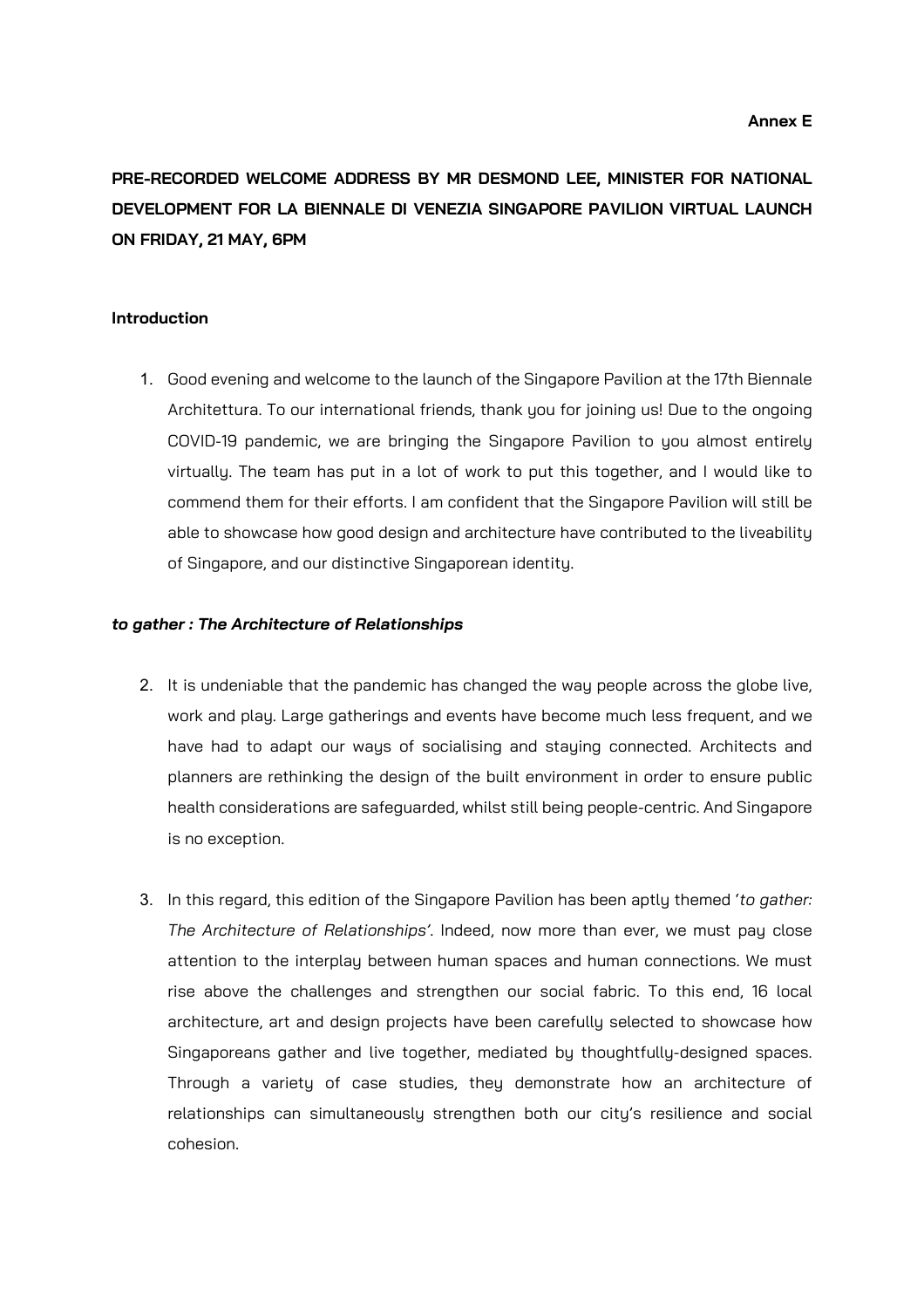- 4. Amongst these are projects which focus on public spaces that Singaporeans use daily for recreation and leisure – places that are close to our hearts. Now one such example are hawker centres. For the benefit of our overseas friends, these are communal spaces with a variety of tenanted food stalls. Initially set up by the government in the 1970s as a more sanitary alternative to street-side hawking; today, we have over a hundred of them across our island, purposefully sited near public housing estates or transport hubs within easy reach of our residents. What is distinctive about our hawker centres is how they each contain dozens of individual stalls, each offering their own unique dishes spanning multiple local and international cuisines. Customers can and often do purchase dishes from multiple stalls, sharing them with friends and family, and visitors from all walks of life are welcome to dine and socialise with one another at the hawker centres. These places are indeed a microcosm of Singapore's multicultural society, where we all coexist peacefully with one another. Singapore's hawker culture is a recent addition to the UNESCO Representative List of the Intangible Culture and Heritage of Humanity, and we are proud to feature these distinctive fixtures of our towns.
- 5. Besides our hawker centres, this year's Pavilion also features a project on Pulau Ubin, an island northeast of mainland Singapore. The settlements on Pulau Ubin are called *kampung*, which are traditional villages that are found across various parts of Southeast Asia including Singapore, Malaysia and Indonesia. Interestingly, the term *kampung* itself originates from the Malay verb *berkampung*, which means "coming together". This etymology is manifest in the way houses on Pulau Ubin frequently function not just as homes, but as spaces for communal gatherings as well. I encourage you to visit the exhibit to see the carefully prepared architectural models and hear from residents who were interviewed by the project team.
- 6. Another project that we're deeply proud of is *Kampung Admiralty*, an integrated public housing development that is a modern take on the *kampung* culture that is deeply rooted in Singapore's history. In order to facilitate intergenerational bonding and provide convenient access to key facilities and services, a layered 'club sandwich' approach was adopted. Housing units for senior citizens are mixed with a community plaza at the lowest level, a medical centre at the middle level, and a community park with universally-designed apartments at the top level. These integrated services and